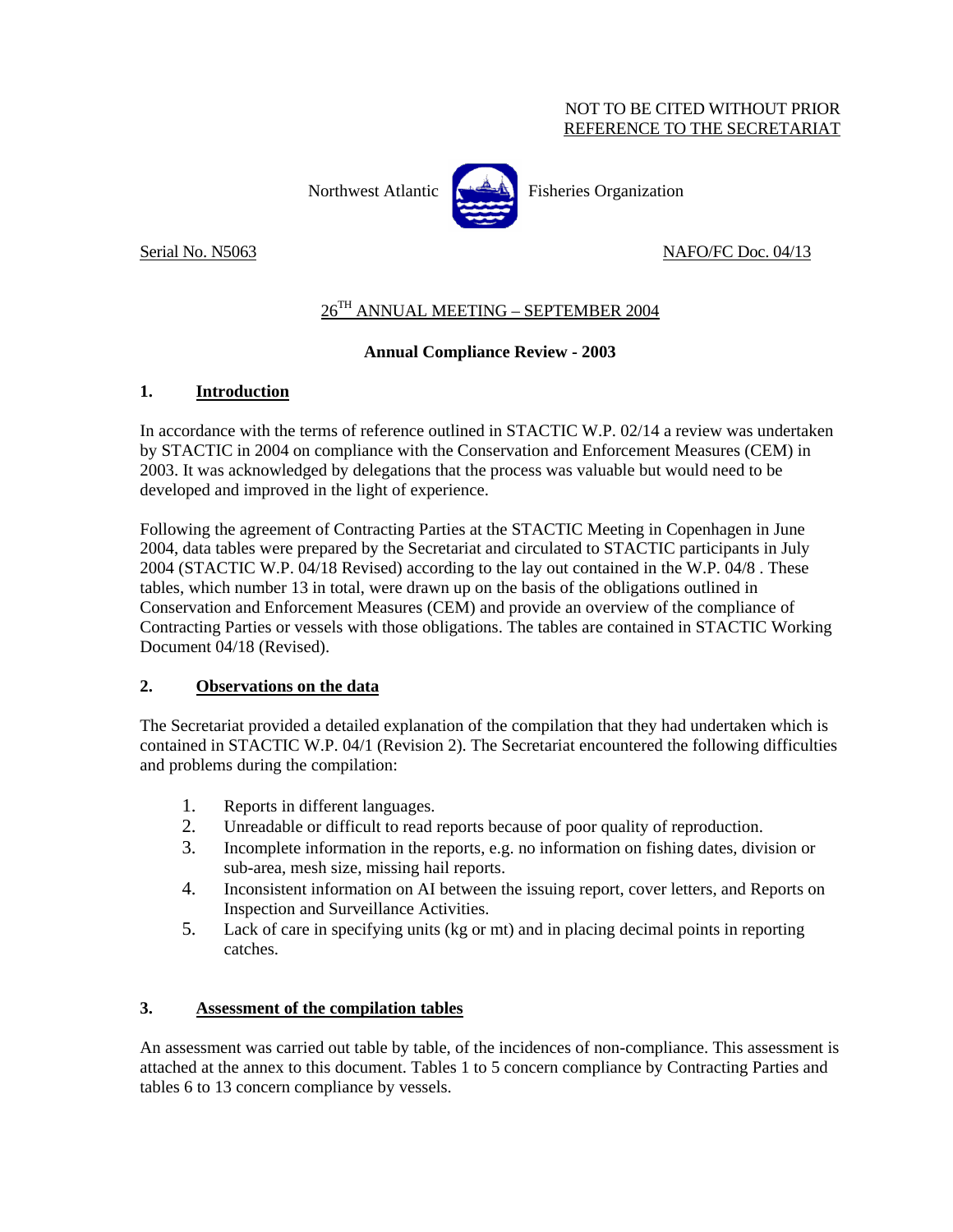## **a) Compliance by Contracting Parties**

The problems encountered by the Secretariat with regard to the data were confirmed. Parties agreed that a greater effort needs to be made to improve the information provided, in view of the significant discrepancies between a number of different data sources (observer reports, VMS and Port Inspections). It was also agreed that greater attention needs to be paid to quality control related to VMS communications.

On the whole Contracting Parties had fulfilled their obligations under the CEM with regard to providing reports to the Secretariat. Delays had been noted with regard to the notification of fishing vessels (Table 1) but in view of the amendment to the CEM whereby a vessel register had been introduced this would no longer be a requirement from 2004.

Delays were also noted concerning reports of follow up to citations of infringements (Table 4). However, such information had been provided at a later date. It was agreed that the normal STACTIC procedure whereby Contracting Parties notified the disposition of infringements (FC Doc. 04/5) provides a more accurate impression of the situation as it contains updated information.

# **b) Compliance by Vessels**

According to an analysis of the tables, it was noted that there were recurring incidents of citations for infringements in 2003 for the following:

- directed fishing on species under moratoria
- misreporting of catch
- mesh violations
- VMS violations
- failure to carry independent and impartial observers.

-

Canada and the USA took the view that infringements should not be viewed as the only indicator of non-compliance and all relevant indicators should be considered.

Due to discrepancies in the data it was impossible to determine compliance with catch limits.

# **4. Additional information**

In accordance with paragraph 3 of the terms of reference Canada requested that additional sources of information be examined in the review. Canada made a presentation in this regard.

The Canadian presentation concentrated on the issue of directed fishing for moratoria species. On the basis of economic analysis, observer data, VMS data, at-sea inspections and aerial surveillance, Canada took the view that masters were directing for moratoria species and misreporting catch of unregulated species in order to cover this activity. In addition, masters were using various strategies, such as covering catch with tarpaulin, to avoid detection of non-compliant behavior. Canada stated that this was a serious concern in 2003. Canada also took the view, which was supported by the USA that citations for infringements should not be considered the only indicator of non-compliance. Canada recommended that a standardized port inspection protocol would provide for improved inspections and confirmation of catch as well as improved confidence in NAFO and transparency between Contracting Parties. Canada recommended that capping fisheries of unregulated species would prevent or minimize the potential for masters to use these fisheries as a cover for directed fisheries for moratoria species. It was also proposed that the Secretariat should undertake a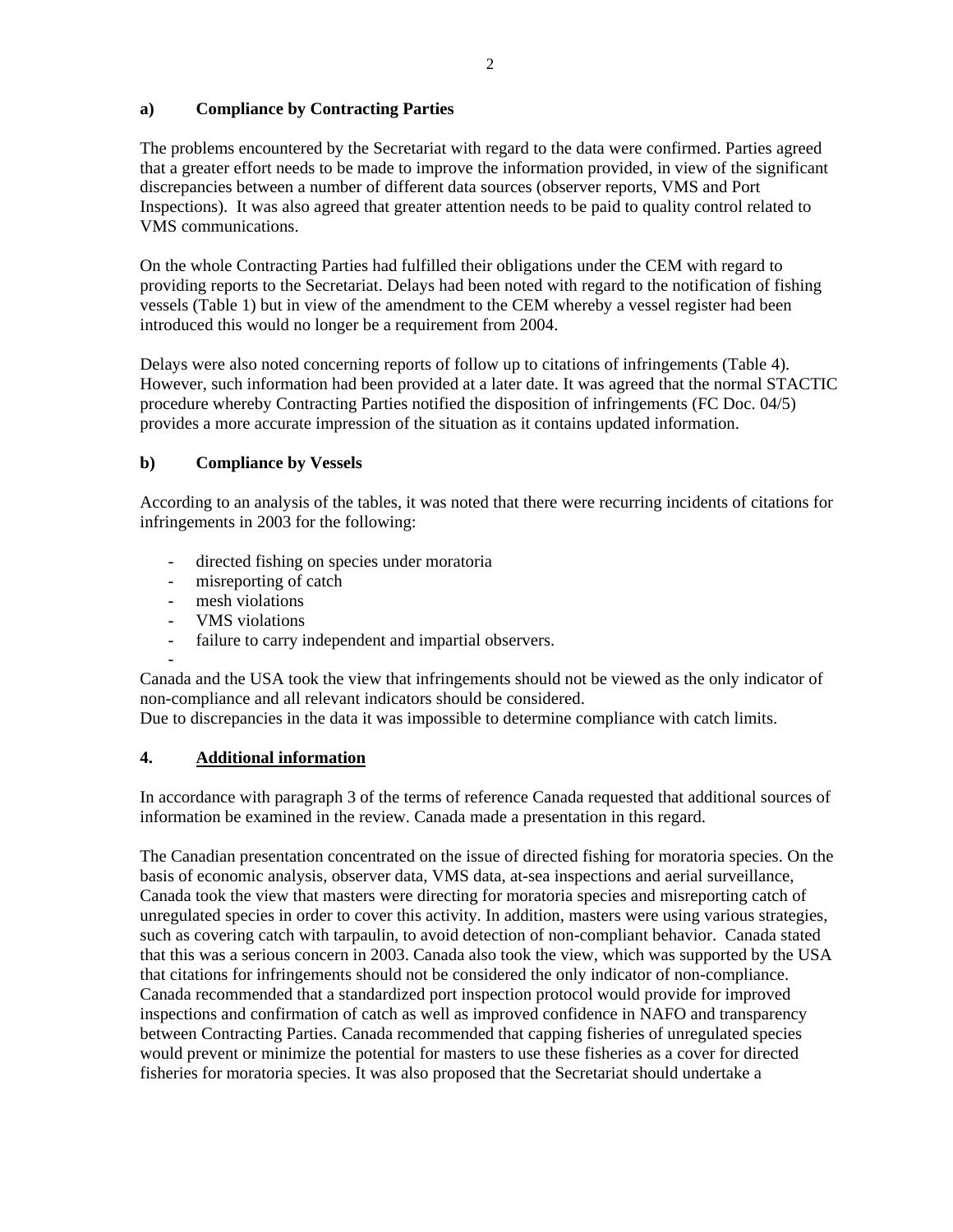comprehensive review of VMS reports to determine the frequency of missing reports. There was a discussion on these points but there was no consensus to bring them forward.

The presentation made by the EU (STACTIC W.P. 04/22) provided an overview of citations for infringements issued each year from 1994 to 2003.

# **5. Conclusions and Recommendations**

Parties agreed that non-compliance was a threat to the conservation of vulnerable stocks and that the Compliance Review for 2003 had been a useful first exercise in determining such non-compliance.

However, it is clear from the first experience of undertaking a Compliance Review that a greater effort needs to be made in order to ensure a greater degree of accuracy in the data that is used as a basis for the review. It was also acknowledged that improvements need to be made in the process of its compilation and analysis.

The Secretariat made the following recommendations:

- 1. Reports in official language: English
- 2. Standardization of format of observer reports.
- 3. Electronic submission of reports.

Concerning citations, certain types of infringements by fleets were reported, as follows:

- EU, directing for moratoria species and misreporting of catch.
- Lithuania, VMS requirements
- Russia, mesh size
- Faroe Islands; Japan, lack of an independent observer (not confirmed by the Japanese authorities).

Significant discrepancies in the data from VMS, observer reports and port inspections are a generalized problem for which no obvious explanation could be provided in many cases. Parties concurred that it was important to do a critical analysis of the data and address discrepancies. Parties agreed on the need to ensure that compilation tables and information on the disposition of infringements in FC Doc.04/5 are up to date. The validity was questioned of comparing data from disparate sources, such as VMS, observer and port inspection data with provisional monthly catch and STATLANT 21 statistics.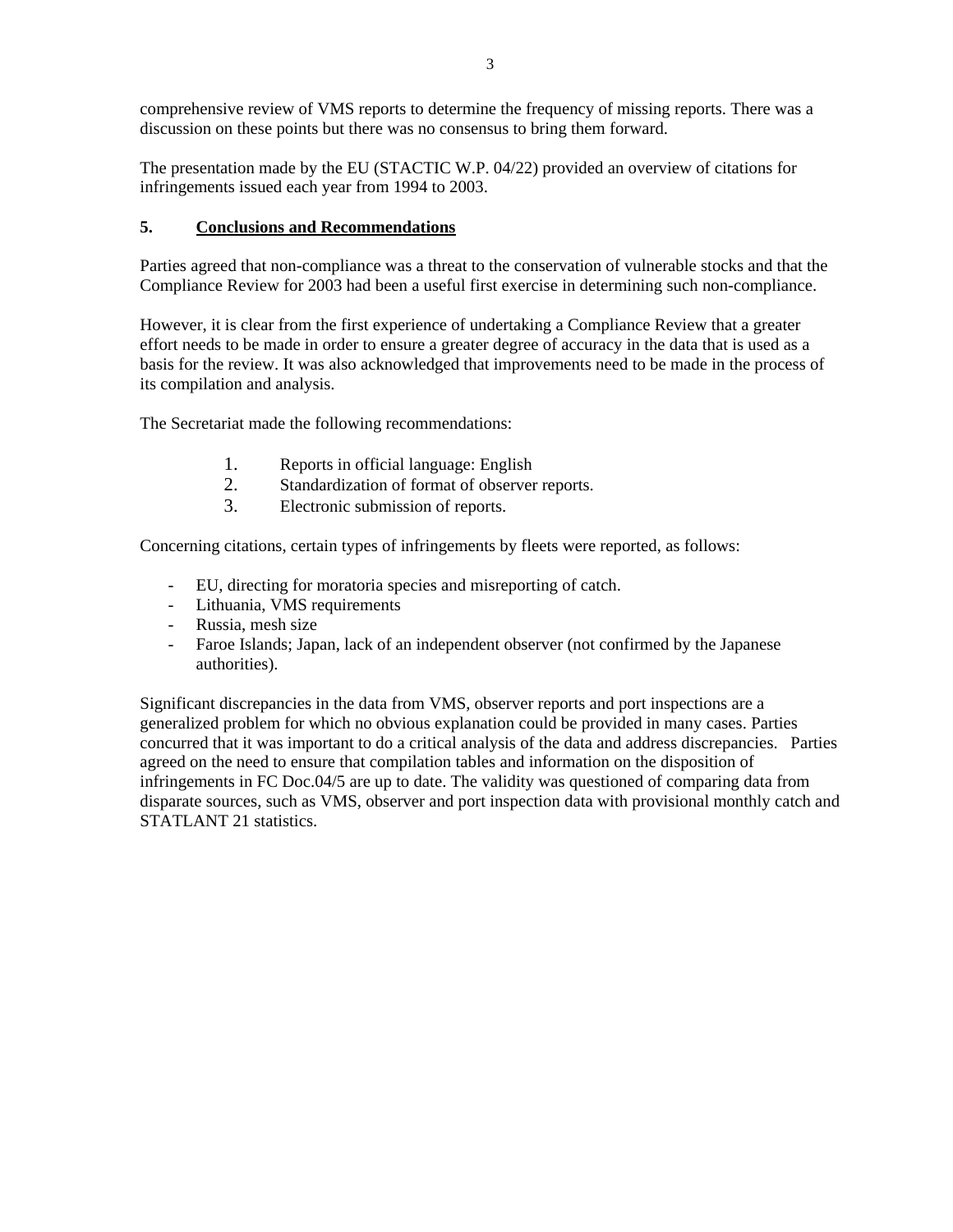# **ANNEX**

## **Table 1 – Number of Vessels Notified to NAFO Secretariat (pursuant to Article 15 CEM)**

Some delays were reported in the sending of notifications of fishing vessels to the Secretariat in 2003. The Secretariat also pointed out some problems in receiving data and in the quality of some data.

Given the amendments to the Article 15 (6) of the CEM establishing a vessel register, this will no longer be a requirement in 2004.

### **Table 2**- **Submission of Catch and Effort Data for 2003 by Contracting Parties (CPs) to the NAFO Secretariat, as of 30th June 2004**

Parties discussed issues specific to their own activity such as further details on Port Inspections. Parties agreed to investigate missing data which included:

- Canada, Port Inspection data
- Cuba, provisional monthly catch data (explained by charter arrangement)
- France (SPM), only STATLANT 21 data submitted (explained by fact fishery occurs only in 3Ps)
- Denmark (FRO), information submitted after deadline
- Poland, only VMS and number of port inspections submitted,
- Ukraine provided data on VMS and provisional monthly catch only, (explained by charter arrangement.)

It was concluded that Table 2 dealing with submission of catch and fishing effort was completed in a satisfactory manner.

### **Table 3-Notification of Inspection Plans (Pursuant to IV CEM**)

It was noted that only Canada, Denmark (FRO), and EU carried out inspections. All had submitted inspection plans and provided notification as required under the CEM. Denmark (FRO) did not submit by November 1 deadline as the inspection plan had not been finalized by that date.

### **Table 4**- **Reports on Infringement follow-up (pursuant to Article 35 CEM)**

According to Table 4, reports on follow-up received by September 1, 2003 were as follows

- no reports had been received from the EU by the due date
- no report from Denmark (FRO) by the due date
- 1 of 2 reports received from Russia by the due date

Reports on follow-up received by February 1, 2004 were as follows:

- no reports received from EU by the due date
- no reports from Lithuania by the due date

Parties offered explanations for why some data was missing. In some cases, the follow-up was not reflected in the table but details had been provided at a later date.

It was noted that regarding Table 4, FC 04/5 Revised would be a better tool since it is updated on an ongoing basis.

It was concluded that the table is of limited value since it deals with reported infringements rather than follow-up and therefore shows only occasions when requirements under the scheme were not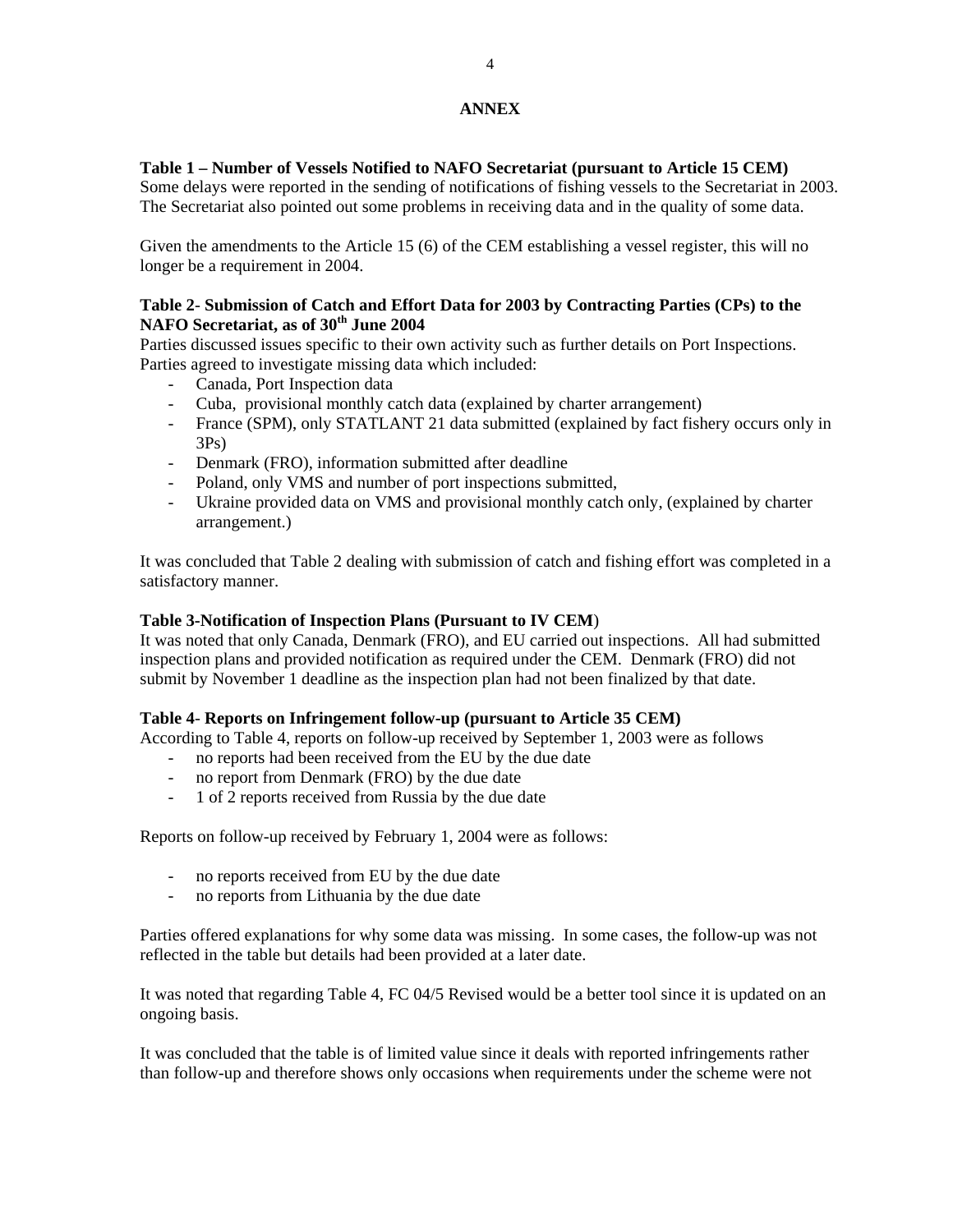followed. It was agreed the quality and detail of the report i.e. whether any action was taken and the details of that action, was more important than the quantity of reports.

## **Table 5 – Annual Report on Inspection and Surveillance Activities (Pursuant to Article 36 CEM)**

Only Canada, EU and Denmark (FRO) submitted reports as they are the only Contracting Parties with an inspection presence.

## **Table 6a – Catch Data (from VMS, observer, port, monthly provisional catch and STALANT 21 reports) and compliance with catch limits (pursuant to Articles 3 to 9 CEM)**

Parties noted significant discrepancies between various sources of data. Japan noted their concerns as expressed in W.P. 04/18 (1) that the Japanese authorities could not confirm the failure to have an independent and impartial observer on board with respect to tables 6a, 6b, 9 and 13. Several parties expressed concerns about the accuracy of table 6a and possible explanations were provided but no firm conclusions established.

There was further discussion on the value of each of the various data sources. Some CPs questioned the validity of comparing VMS, observer and port inspection data with provisional monthly catch and STATLANT 21 statistics.

## **Table 6b – Catch data (from at-sea inspection reports) and compliance with catch (Pursuant to articles 3 to 9 CEM)**

The reports contained in 6b are not comparable to other sources as the data is an indication of catch data between inspections on a particular vessel. The summary information was also in Tables 12 and 13.

Some CPs indicated that there was value in the Table 6b since it could identify instances of directed fishing or exceeding by-catch as outlined in the NCEM. The information is made available to flag states to analyze further as they choose.

## **Table 7 – Fishing Days at NAFO RA, including fishing days for shrimps at Area 3M (Pursuant to Articles 3 to 9 CEM)**

Several parties expressed concern about the accuracy of data and noted a number of discrepancies. Parties discussed possible reasons for the discrepancies including transit time included as fishing days, time lag between entry and commencement of fishing, and technical failures. The Secretariat noted that days between entry and exit are the days that are included. There was a measure of unreliability with VMS data and it made comparison between VMS, observer reports and port inspection data more difficult.

Problems with language and legibility of some observer reports were also noted as well as lack of standard observer report. Parties discussed specific items related to their own activity and agreed to scrutinize figures and provide explanations where possible.

**Table 8 – Catch reporting though hail reports (Pursuant to Articles 3 to 9 CEM)** . Discrepancy between number of entries and exits was noted. The Secretariat offered an explanation for the difference between the number of days calculated from Catch on Entry reports (COE) versus VMS days . It was noted that this was further complicated by missing data. For example there were a number of discrepancies between COE/COX (catch on exit) which should in fact be identical.

### **Table 9 – Gear and Mesh size information (Pursuant to Articles 3 to 9 CEM)**

Data was reviewed and the most prevalent type of violation cited by CP was noted including: